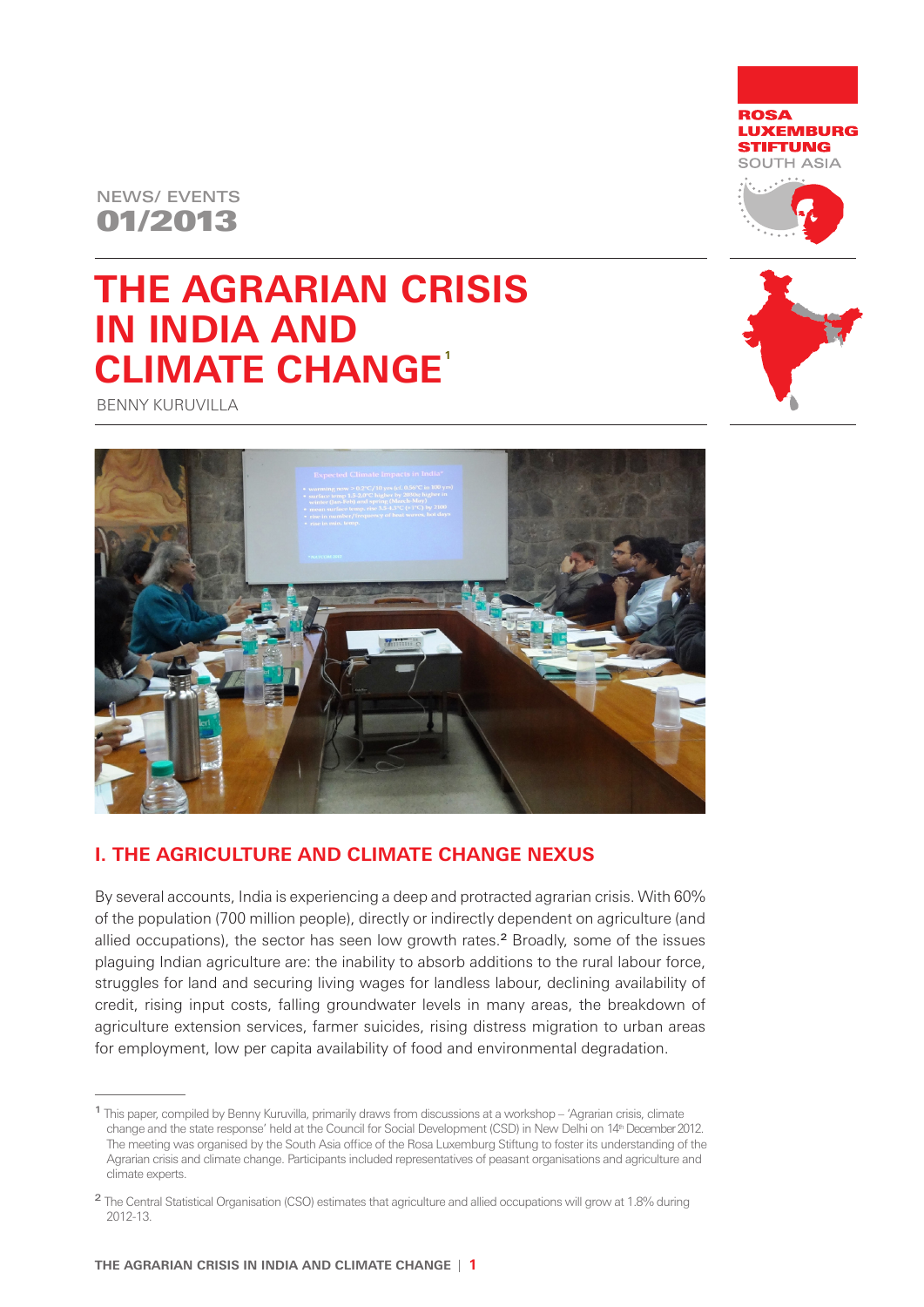The unravelling of climate change in the 15 agro-climatic zones of India adds a further level of complexity and unpredictability to an already acute crisis situation. The key elements of climate impacts are a predicted rise in mean surface temperature between 3.5 and 4.3°C by 2100, greater frequency of heat waves and hot days, increasingly erratic rainfall with higher instances of heavy rainfall days, lowering of water aquifers and an increase in sea surface temperatures by about 3°C.<sup>3</sup>

It is now certain that, irrespective of mitigation action, a certain level of temperature rise will happen in the foreseeable future. This implies that, along with strategies and programmes to address the longstanding agrarian crisis, agricultural groups also need to urgently think of adaptation strategies.

Further, already existing crises and problems will be intensified. Given that 60% of all agriculture is rain-fed, erratic rainfall will seriously impact food productivity. The increase in sea surface temperature will negatively impact aquatic life to the detriment of fishing communities. Livestock too is vulnerable to thermal stress, particularly hybrid species that are less resilient to such changes in temperature and this will affect, for instance, milk production negatively.

A bottom-up vulnerability approach needs to complement the top-down hazard approach that is currently being employed by the State. This entails a more inclusive approach using community level knowledge that is as relevant at the local scale as possible whereas the 'top-down' approach relies on model-based global climate projections. Vulnerability to climate is, of course, not a new phenomenon but with further change, populations will become more vulnerable. This new challenge needs to be viewed within a broader political economy perspective on agriculture. Two elements – introducing crop diversity and supporting rain-fed agriculture can build resilience to climate variability. Further, in a context where demand for food grains is going to increase by 30-50% in the next few decades, new and more organised adaptation strategies need to be worked out.

Peasant organisations such as the South Indian Coordination Committee of Farmers' Movements (SICCFM) have often highlighted the lack of producer autonomy. Farmers are forced to shift to cash crops such as maize, cotton and soya bean instead of more sustainable food crops such as ragi or bajra. The autonomy of small farmers has been lost due to government policies that privilege agribusiness, contract farming, export orientation and corporate control over seeds. In this policy context, a food system based on small scale farms that function on principles of local production, local storage and local distribution is shunned, adversely impacting crop diversity. Peasant formations such as SICCFM are focussing on operationalising the principles of food sovereignty and agroecology as a way out. Further, increasing costs of inputs along with shortage of labour in many areas has meant that agriculture is becoming more expensive. Added to this, is the role of middlemen in the sale and distribution of produce and the lack of State support to farmers' cooperatives which forces them to compete with big corporations. Such developments have also exacerbated the precarious condition of farmers, prompting more suicides. Figures from the National Crime Records Bureau (NCRB) show that at least 270,940 Indian farmers have taken their lives since 1995. These statistics are significant underestimations as female farmer suicides are not even taken into account.4 The issue of farmer suicides has worsened since import restrictions were removed following

<sup>&</sup>lt;sup>4</sup> These figures considerably underestimate the actual numbers as women and agricultural labourers are often excluded from state statistics on farmer's suicides because they do not have title to land– which is a common prerequisite for being recognised as a farmer in official statistics and programs.



<sup>3</sup> Information cited is from India's second National Communication (NATCOM) to the United Nations Framework Convention on Climate Change submitted in April 2012.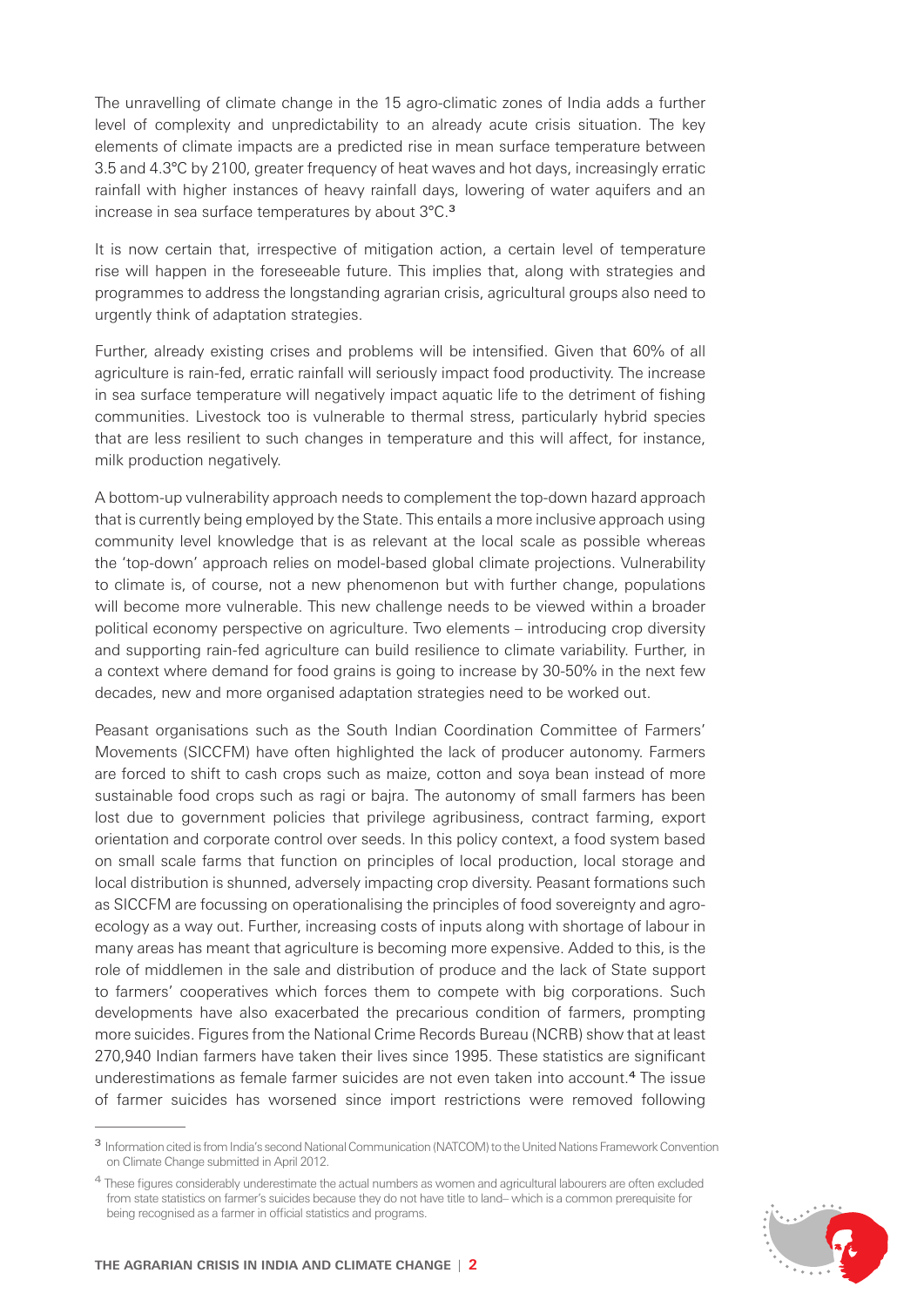commitments under the World Trade Organisation's (WTO) Agreement on Agriculture (AoA). However, there have been people's resistance movements against anti-peasant policies by the State. Some examples are the Indian People's Campaign Against WTO (IPCAWTO) – which includes formations such as the All India Agriculture Workers Union and the All India Kisan Sabha), the SICCFM (made up of farmers associations like the Karnataka State Farmers Federation, Tamil Nadu Farmers Association and the Kerala Coconut Farmers Association and the Via Campesina South Asia).

With respect to climate impacts, there is a serious lack of information dissemination on climate impacts and weather forecasts from the concerned agencies. Studies show that in regions such as Bundelkhand and Gujarat, the impacts of temperature rise include: fallow land due to reduced dew, a decrease in crop yield, an increase in pests and, because of thermal stress in livestock – a reduction in milk production as well. New kinds of illnesses have been noted in humans as well as animals. Two critical sections of society were found to be particularly vulnerable in this context – poor women, agricultural workers and sharecroppers.

The state has failed to create contingency plans and has, instead, only responded to crisis situations. Existing policy does not, in fact, factor contingency plans. Water tables are going down and productivity has taken a hit. Agriculture extension services have collapsed and private players such as Dupont and Cargill have stepped in. In order to build resilience against impending climate impacts, mass organisations such as the All India Kisan Sabha (AIKS) have experimented successfully with sustainable methods such as the System of Rice Intensification (SRI) in Tripura and Kerala leading to substantial production increases.5 Peasant groups are also actively questioning new methods to increase production by the state as it involves an increase in chemical use (and added costs).

There is also a general lack of information dissemination by the state and climate experts to agriculture groups in a timely manner. Climate change could also be yet another excuse for the state to push small and marginal farmers out of agriculture and pave the way for agribusiness. This is achieved through schemes to promote agro-fuels and the push for genetically modified crops that are supposedly climate resilient.

## **Some key issues/questions for groups working on agriculture and climate are:**

- Should the approach be one of helping farmers adapt to the inevitable changes or one which addresses reducing or countering the current process of climate change and related damage to agriculture?
- The possibility of climate change as an opportunity to switch back to traditional crops such as bajra and ragi can be explored, although it should be viewed less as an opportunity and more as a means of adapting.
- The simultaneity of small farmers as the most vulnerable and also the most resilient. The agricultural practices that made them vulnerable on the one hand are also the basis for developing practices to deal with climate variability.
- It is important for groups to deliberate on the bottom-up approach to deal with climate change and examine how viable this has been so far. A possible way forward could be to initiate collaborative research together with farmers and scientists.
- Recognise broader economic and political processes around agriculture and trade. One example is the possibility of more Indian companies investing in land and agriculture (partly facilitated by the Indian state) in Africa for food security. These emerging trends also need to be part of the analysis of the agrarian question in India.

<sup>&</sup>lt;sup>5</sup> The key principles of SRI are using organic compost, retaining soil moisture, mechanical weeding (rather than spraying herbicides). Reports indicate increased yields with massive reductions in seed requirements, less need for irrigated water, greater resistance to pests and diseases and greater resistance to drought and storm damage.

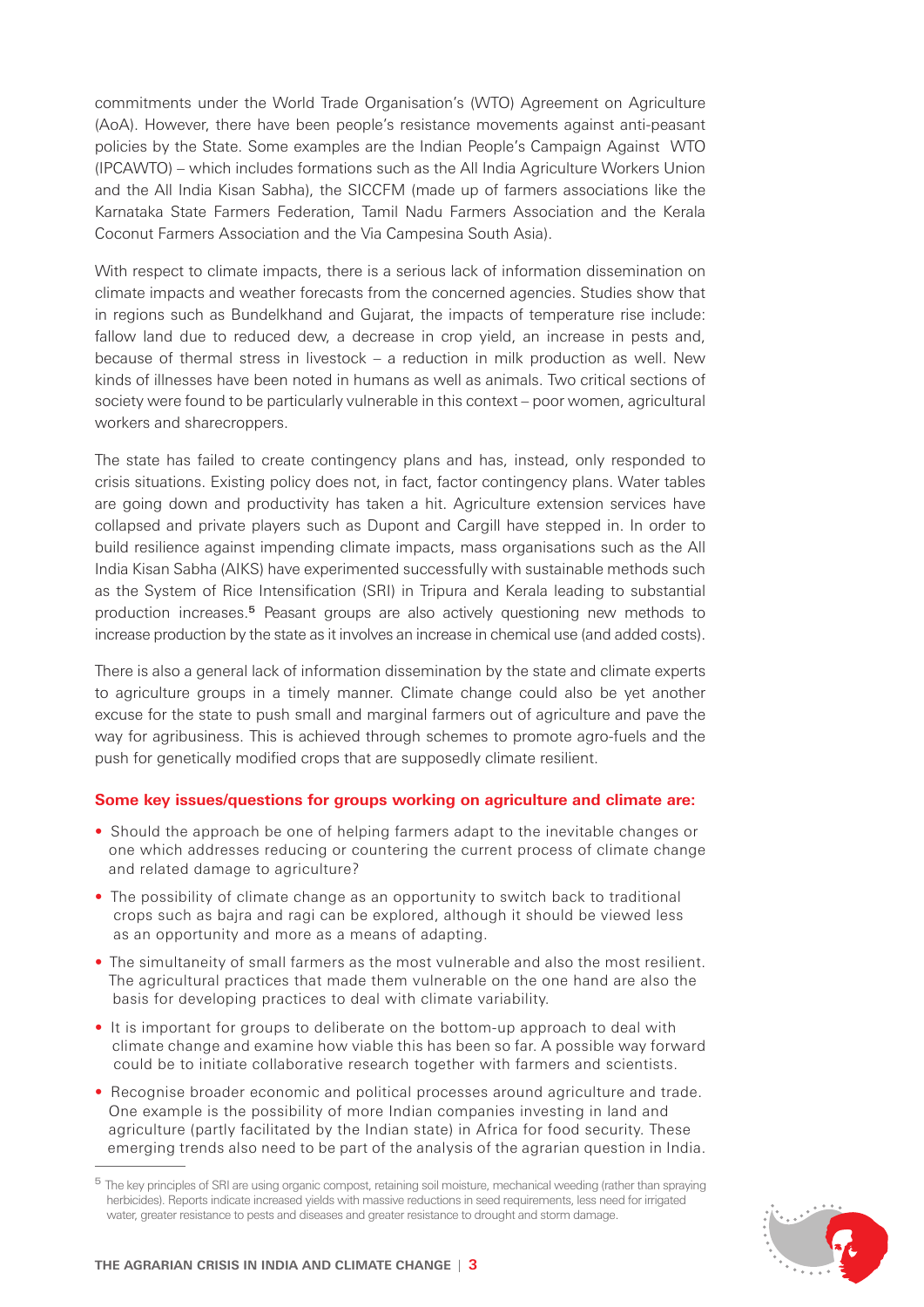## **II. THE STATE RESPONSE ON CLIMATE CHANGE**

The current state response in the form of the National Action Plan on Climate Change [NAPCC] and some 16 State Action Plans on Climate Change [SAP] lacks coherence and is flawed in terms of both content and process. Firstly, the extent of temperature rise has not been acknowledged although some revised SAPs have begun including this data. Secondly, the proposals for technological interventions such as the usage of genetically modified seeds are methods that will not, in fact, build climate resilience but will continue to create further vulnerability.

On the matter of process, the lack of consultations with civil society or even academic and scientist groups is glaring. A further cause for alarm is that state governments are abrogating their responsibility by handing over the job of preparing SAPs to private consultancies often funded through agencies such as the United Kingdom's Department for International Cooperation (DFID) and United Nations Development Programme (UNDP). While SAPs are supposed to mirror the NAPCC, there are several contradictions in some states. Most significant has been the introduction of the flawed and ineffective carbon credits market into agriculture in some SAPs, even though the Government of India opposed this at the United Nations Framework Convention on Climate Change (UNFCCC). This means that advocacy work around climate and agriculture will need to focus not only at the national, but also at the state level where there seems to be a lot of discrepancy.

An examination of the SAP process in states such as Madhya Pradesh (MP), Odisha, and Karnataka shows vast differences in approach. While MP conducted as many as thirteen regional workshops involving different sections of society, other states had only three or four without adequate participation of all stakeholders. The involvement of donor agencies was high in some SAPs. In states such as Himachal Pradesh, where farmers have been consistently raising the issue of crop loss due to changing weather conditions, this factor does not find mention in the SAP.

The National Mission on Sustainable Agriculture (NMSA) which is part of the NAPCC process complements the 12th Five year plan in pushing for biotechnology in the name of sustainable agriculture. This is a move which needs to be questioned. There are also worrisome trends in terms of forging partnerships with agribusiness firms such as Cargill and Monsanto. The NMSA moots public private partnerships (PPPs) between public research institutes and private companies, but it has ignored progressive initiatives by farmers groups such as agro-ecology, seed conservation and SRI. The state needs to be made aware that partnerships can also be forged between public authorities and farmer's cooperatives, scientists associations and farmers groups, rather than just with the private sector.

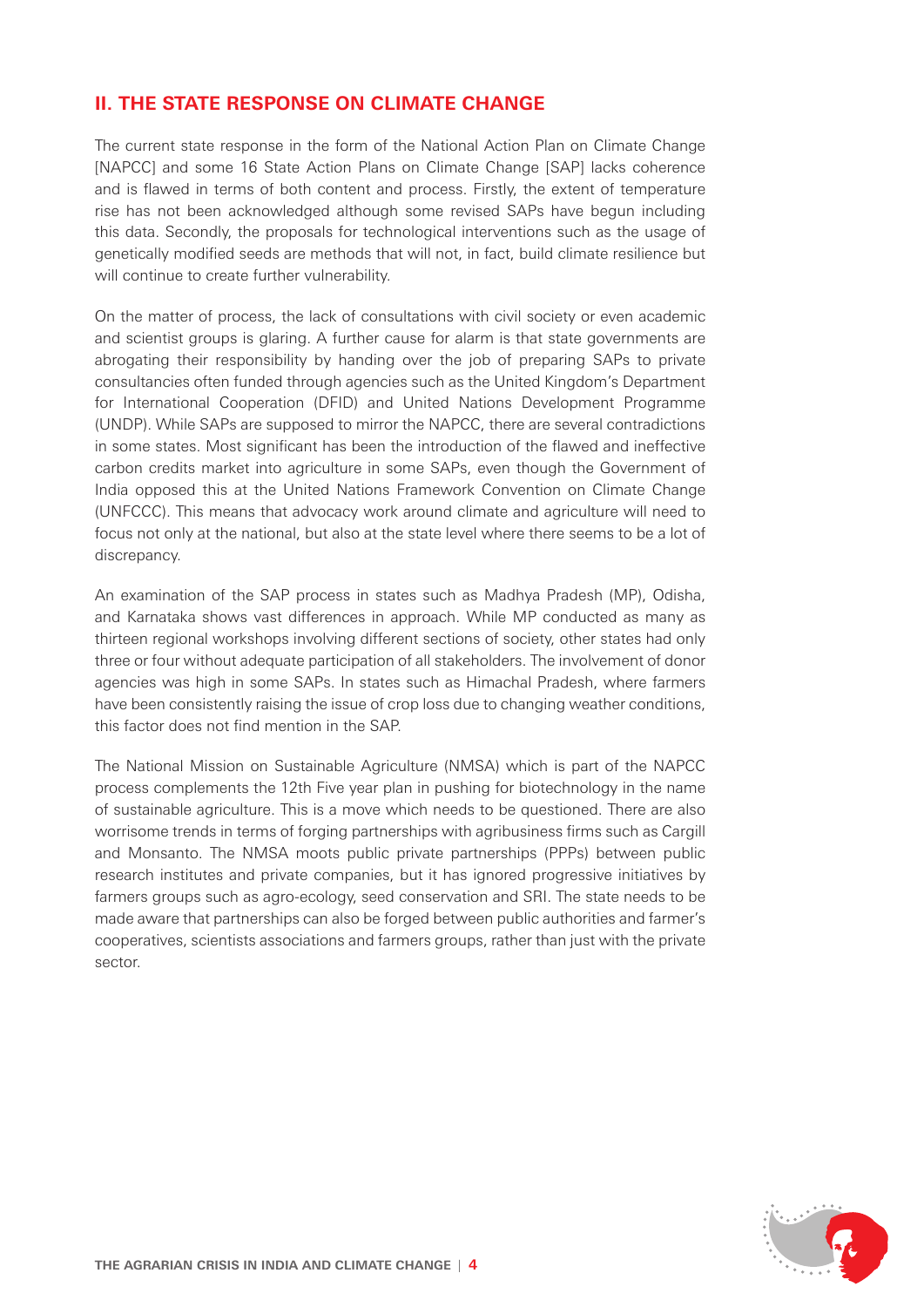## **III. IDEAS FOR FURTHER ANALYSIS AND ACTION**

#### **a) Focusing on the agrarian crisis with climate resilience as part of the progressive agenda**

There are several possible avenues for building synergies between agriculture and climate issues. Many peasant groups feel that even though climate change is not a new issue, and that it is one which is a significant factor contributing to further deepening the agricultural crisis, it is unlikely to soon become a key political demand in a way that the agrarian crisis can be. The reality, however, is that climate change and the agrarian crisis are inseparably interlinked. A pragmatic way forward for peasant advocacy groups is to focus on the agrarian crisis. For example, they should push for policies to make agriculture viable by demanding land reform, revival of agriculture extension services, adequate pricing, regulated input costs, decent wages for farm labour, regulation of international trade etc. As discussed earlier, most of these moves address climate related damage directly or indirectly and support local farmers. Therefore, within this paradigm, climate proofing or resilience can be an essential part of the progressive agenda. This approach entails thinking of the agrarian question (and the class questions within agriculture) as the primary issue and think of the ways in which climate change may contribute to its analysis. However, one should exercise a note of caution in viewing climate change as somewhat secondary in priority, particularly in a context where average temperatures are likely to rise by more than 2°C above 1850 levels in the coming decades. Instead, there is a need to strengthen people's perspective on climate change and look at the ways in which different groups are dealing with it. Further, there is a need to identify specific communities that are affected by climate change and understand how they are responding to it.

#### **b) The mechanisation question**

A second key issue that is more often a source of tension between the climate justice groups and farmers/peasants organisations is that of mechanisation. Mechanisation is often associated with higher energy consumption and therefore considered not sustainable by some groups lobbying against climate change. However, farmers' groups face acute shortage of labour and the need to increase productivity. They consider a certain level of mechanisation as inevitable. The predominant approach of civil society groups working on climate issues to science and technology is that it is inherently bad. However, there is a need to begin thinking of ways through which farmers' and agricultural workers' organisations could collaborate with climate scientists, state officials and state government bureaucracies on using appropriate technologies (that create jobs, are collectively owned and environment friendly) so that the anti-mechanisation drive isn't just a "throw the baby out of the bath water" exercise.

#### **Advocacy and participation at the state level c)**

The SAPs, although meant as mirror images of the NAPCC, have gone in different directions and their preparation has generally been a haphazard process.6 Therefore engaging more stakeholders – ordinary people, civil society groups and scientists in the process of reviewing SAPs has the potential, if not of fundamentally changing the direction of broader state policy or bringing any immediate changes, at least as an opportunity for people to alter the current power equation.

<sup>&</sup>lt;sup>6</sup> For instance see this press release from the National Fish Workers Forum. http://keralafishworkers.in/nfftoobserver.html

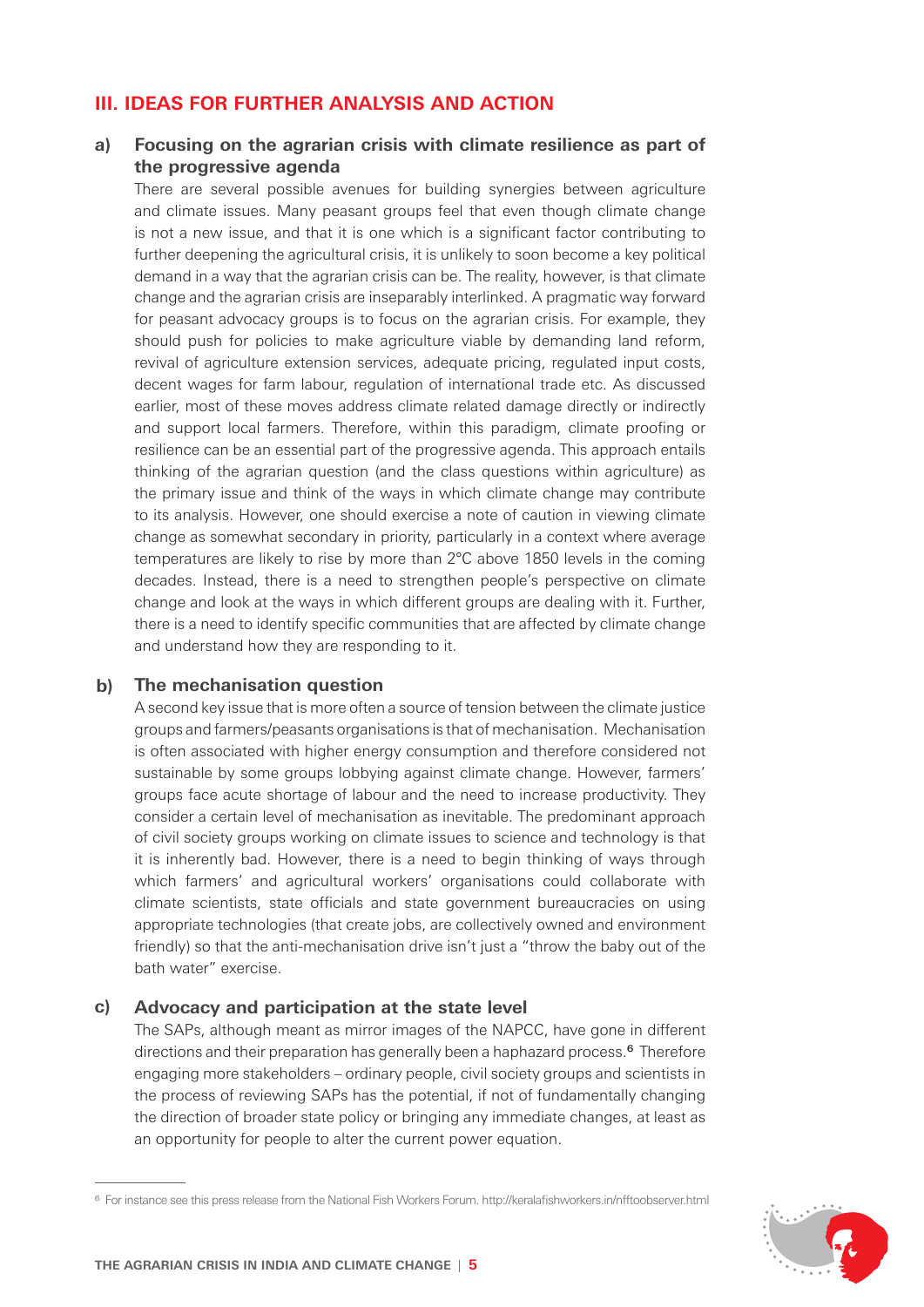#### **Preparing relevant material to create awareness among different stakeholders d)**

Another important point of intervention for climate groups is to prepare appropriate awareness raising material on agriculture in a way that is relevant for farmers groups. However, such literature should not be too narrow or compartmentalised. For example, it is not possible to talk of adaptation and mitigation without questioning the current development model. The material will be relevant to farmers' groups, therefore, only if it is holistic in its approach. Further, the material needs to be conceptualised not as documents that will provide all the answers but that can successfully generate a relevant debate by asking the right questions.

#### **Building collaboration and value in agricultural communities as well as civil society e)**

There is also an ever-growing need for different agriculture-based communities' organisations to work together, for example, the AIKS and the SICCFM that do not work together and yet have considerable scope to do so. Civil society organisations can play a helpful role in this by facilitating seminars, workshops, conferences, exchange programmes and joint research. A critical point is that some 40% of those employed in agriculture would like to leave. Under such conditions, it is imperative to think of processes that could articulate an agenda for either making farming viable or for creating alternative job opportunities. An avenue for the former can possibly be found in building cooperatives and linking producer, marketing and consumer societies. It is now being increasingly reflected in positions of farmers' organisations that cooperatives for marketing, for common utilities, for common threshing places are an important part of the way forward.

In conclusion, any progressive initiative on agriculture and climate change needs to be pursued systematically with the key themes of collaboration, research, action and the urgent need to scale up alternatives emerging from the ground to the policy level. Only a collective process that brings together people's movements, scientists, academicians, policy makers, political actors and civil society groups, can respond to the twin challenges of the agrarian and climate crises.

## **THE WORKSHOP WAS ATTENDED BY:**

**Afsar Jafri** Focus on the Global South | **Anu Jogesh** Centre for Policy Research (CPR) | **Benny Kuruvilla** Freelance researcher | **Carsten Krinn** Rosa Luxemburg Stiftung (RLS) | **D Raghunandan** All India Peoples Science Network (AIPSN) | **Dunu Roy** Hazards Centre | **Hadida Yasmin** North Bengal University | **Nagraj Adve** Delhi Platform | **Naveen Chander** New Socialist Initiative | **S Kannaiyan** South Indian Coordination Committee of Farmers Movements | **Seema Kumar** Delhi Science Forum (DSF)| **Shankar Gopalakrishnan** Campaign for Survival and Dignity (CSD) | **Sonila Swaminathan** Rosa Luxemburg Stiftung (RLS) | **Soumya Dutta** Bharat Jan Vigyan Jatha (BJVJ) | **Sudipta Bhattacharya** Visva Bharati | **Susana Barria** New Trade Union Initiative (NTUI) | **Vasundhara Jairath** Student, Delhi School of Economics | **Vijoo Krishnan** All India Kisan Sabha (AIKS) | **Vinod Koshti** Rosa Luxemburg Stiftung (RLS)

## ROSA LUXEMBURG STIFTUNG **SOUTH ASIA**

Centre for International Co-operation C-15, 2nd Floor, Safdarjung Development Area Market, New Delhi - 110016 www.rosalux-southasia.org

## **ROSA LUXEMBURG STIFTUNG**

Franz-Mehring-Platz 1 10243 Berlin, Germany www.rosalux.de

The views and opinion expressed by the author do not necessarily represent those of the Rosa Luxemburg Stiftung